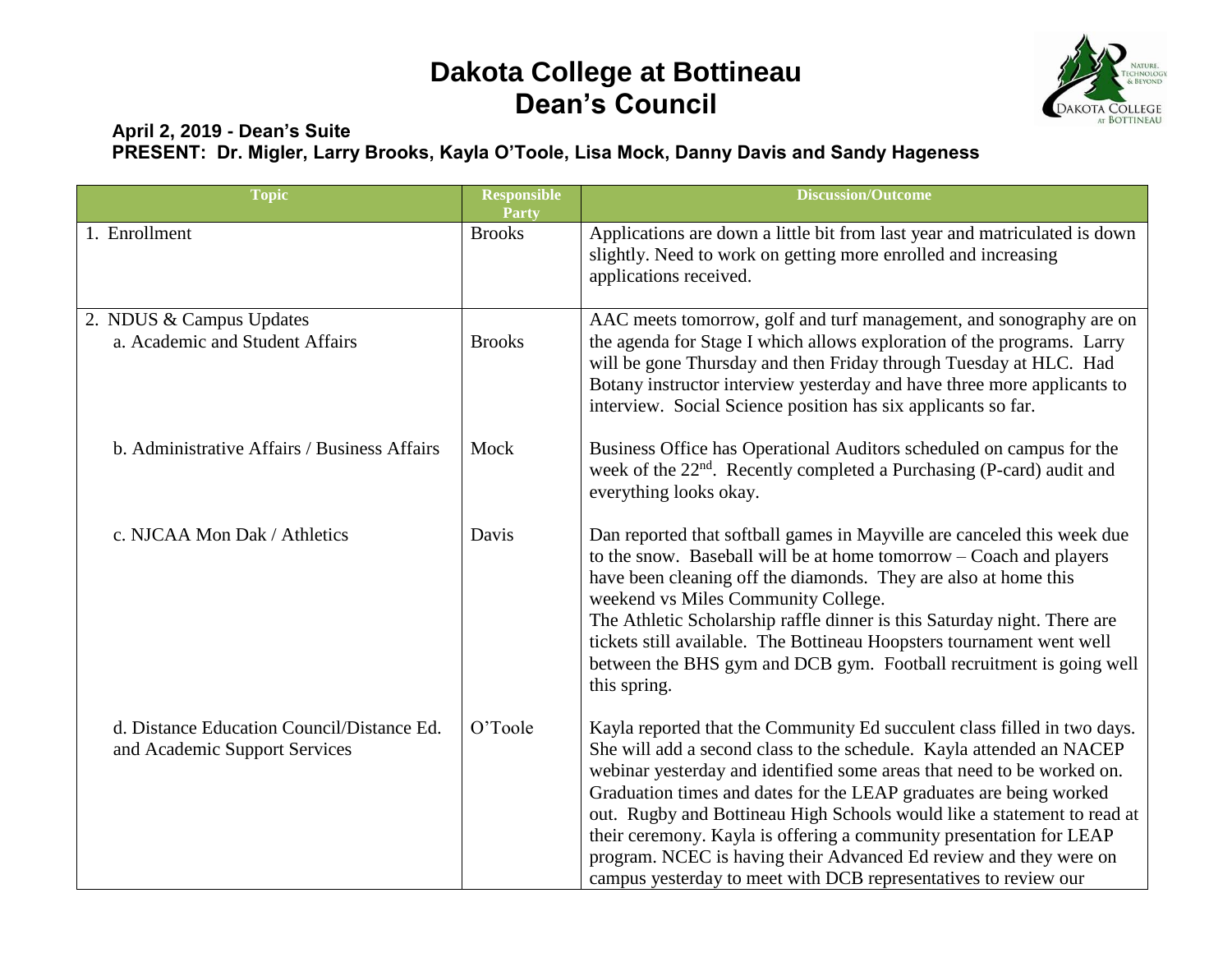## **Dakota College at Bottineau Dean's Council**



|                                         |          | <b>EDANOIA</b> COLLEG                                                                                                                                                                                                                                                                                                                                                                                 |
|-----------------------------------------|----------|-------------------------------------------------------------------------------------------------------------------------------------------------------------------------------------------------------------------------------------------------------------------------------------------------------------------------------------------------------------------------------------------------------|
|                                         |          | coloration. The Chamber held an exchange day with Garrison Chamber<br>last week and it went very well. Kayla is on the hiring committee for the<br>Chamber Director position being vacated by Trudy Marum. ASTEP will<br>be here Thursday, April 4 <sup>th</sup> . There is a data reporting seminar for<br>SARAH on Thursday. Kayla will be going to HLC conference this<br>weekend.                 |
| e. Public Affairs Council               | Hageness | Completed the first Alumni story with Lauren Lamb. This will be a<br>special page on our web site with pictures. Additional stories will be<br>added periodically.                                                                                                                                                                                                                                    |
| f. Chancellor's Cabinet / Dean's Update | Migler   | Hired College Farm Manager position, Apryl Nylander starts next<br>Tuesday. Have added a temporary position of an Assistant Farm<br>Manager - Janie Vandal. The Events Coordinator applications closed the<br>end of March. There are two openings in physical plant last week, Alvis<br>Beckman is retiring this spring and and John Stahl will be resigning from<br>DCB the end of the summer.      |
|                                         |          | Earth Week celebration is on April 24 <sup>th</sup> with the conservation award<br>recipient of Todd Grant. The graduation speaker is Marina Carrillo<br>which is a student that was featured by MSU. She attended DCB at<br>Minot achieving her associate degree and now finishing her energy<br>degree program through MSU.                                                                         |
|                                         |          | Dr. Migler ad Holly Mawby met with Department of Ag yesterday.<br>There is a possibility of getting funds from the FDA to provide training<br>on farm produce safety for folks that want to sell their produce in<br>commercial operations. Holly is the only certified trainer in ND. It may<br>be that she will be the lead trainer. This would cover half of her salary<br>for the next few years. |
|                                         |          | Legislature defeated the proposal to expand the membership on the<br>SBHE.<br>Dr. Migler visited with Representative Anderson and he's been working<br>with representative Mark Sanford from Grand Forks, who is a former<br>school superintended in Grand Forks and has been chair for interim                                                                                                       |